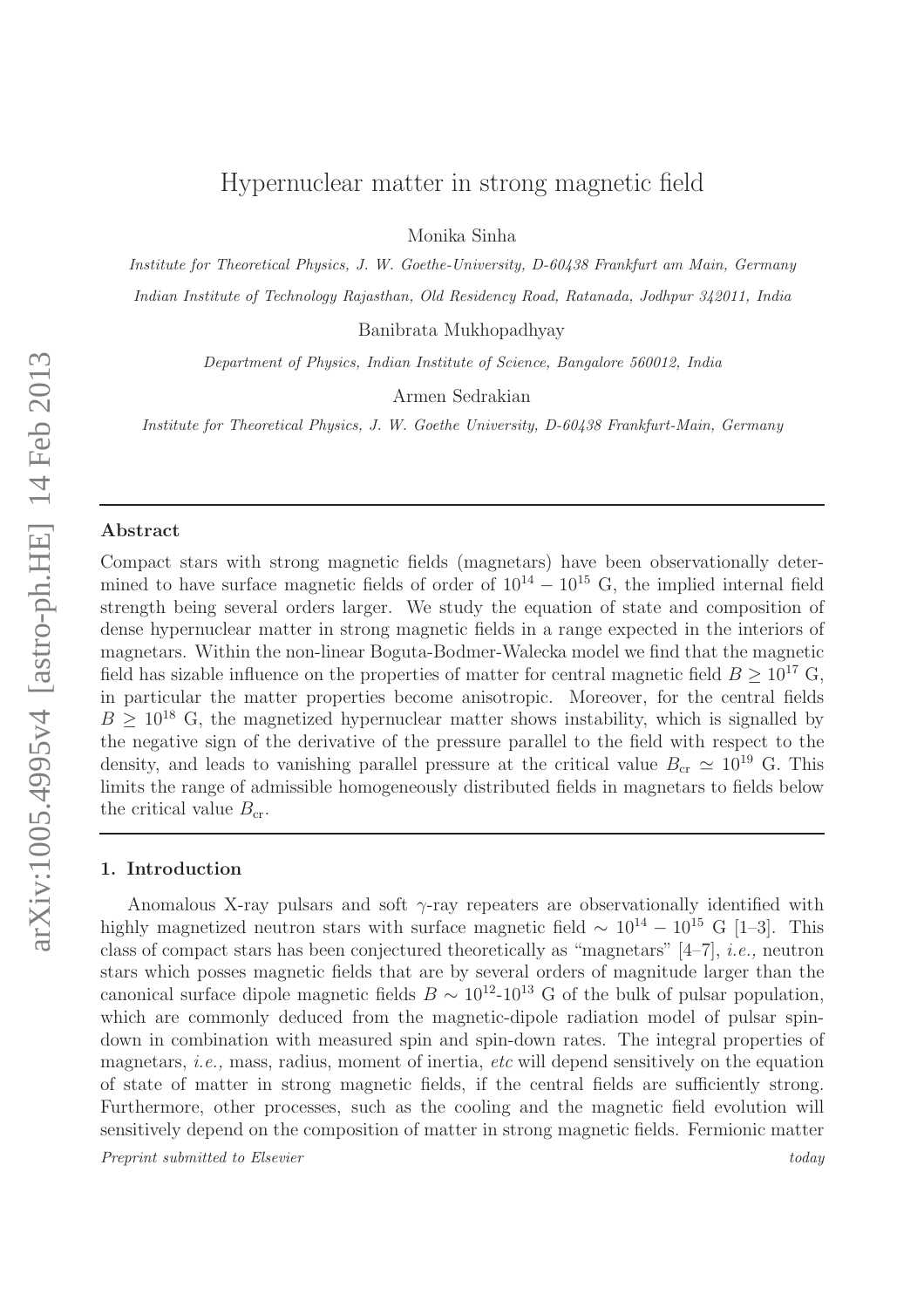in strong magnetic field experiences two well-known quantum mechanical phenomena: the Pauli paramagnetism and the Landau diamagnetism. The first is due to the interaction of the spin of the fermion with the magnetic field and, therefore, is relevant for both charged and uncharged fermions. The second phenomenon is relevant only for charged particles, and is particularly strong for light particles, which in the case of compact stars are the leptons.

Neutron star sequences may feature massive objects with masses  $M \sim 2M_{\odot}$ . These massive compact stars are likely to develop cores which are composed of matter that differs from the ordinary nuclear matter composed of only neutrons and protons. One possibility is that heavy baryons (hyperons) will appear once the Fermi energy of neutrons becomes of the order of their rest mass. Although the hyperons were considered even before the discovery of pulsars and their identification with the neutron stars [8], their presence in the cores of neutron stars is still quite uncertain, for different theoretical models predict quite different outcomes for the maximum mass of hypernuclear compact stars, often in contradiction with the known empirical data on pulsar masses. The models that are based on relativistic density functional methods [9–12] predict masses that are not much larger than the canonical mass of a neutron star which clearly contradicts modern observations. Masses of the order of  $\leq$  $1.8M_{\odot}$  were obtained in non-relativistic phenomenological models [13, 14], while microscopic models based on hyperon-nucleon potentials, which include the repulsive three-body forces, predict low maximal masses for hypernuclear stars [15, 16]. The avenues for reconciliation of the large pulsar mass and the hyperonization (and more generally strangeness) of dense matter have been explored recently in Refs [17–28].

The influence of strong magnetic fields on the highly dense electron gas in the context of neutron star matter was studied in Refs. [29–33]. The strong magnetic field effects on dense nuclear matter  $(n, p, e$  system) have been studied previously in Refs. [34–40]. The structure of strongly magnetized neutron star branch of compact objects was studied for different field configurations (toroidal, poloidal, etc) in Refs. [41–43]. In the case of the adjacent branch of white dwarfs, strong magnetic fields were found to lead to highly super-Chandrasekhar mass  $(M \sim 2.3 - 2.6 M_{\odot})$  white dwarfs [44–46], which can be related to the observed features of a number of peculiar Type Ia supernovae [47].

It has been known for some time that the magnetic field can affect the hydrostatic equilibrium of compact stars and may render large fields configurations unstable. In the simplest form it can be formulated for uniform self-gravitating fluids [48]. In the case of neutron stars the Chandrasekhar-Fermi limiting field strength is  $\sim 10^{18}$  G [49]. Fully relativistic calculations confirm the simple Newtonian estimates [41–43]. Instabilities related to the anisotropy of the pressure were also discussed in the literature. These types of instabilities may arise due to the change of the sign of the derivative of either the transverse pressure or the parallel pressure with respect to the density, which leads eventually to vanishing of the respective pressure. These instabilities have been discussed for electron gas [50] and strange quark matter [51–53] due to the vanishing of transverse pressure and for magnetized fermionic systems [54] and quark matter [55, 56] due to parallel pressure (but see [57, 58]).

The studies of magnetized dense matter were mainly carried out in the limit of uniform field distribution, some notable exceptions are Refs. [35, 54, 59]. The processes of supernova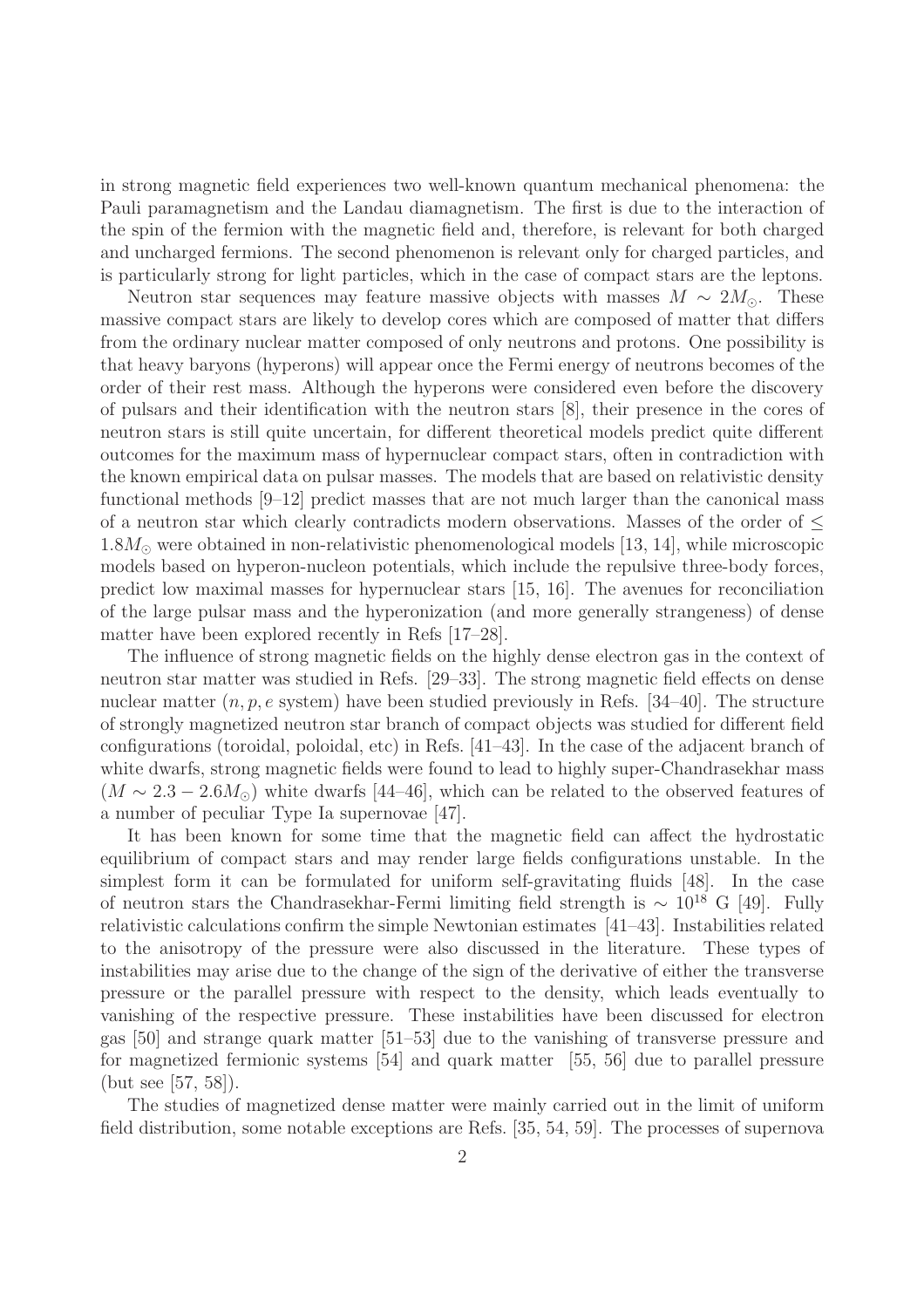collapse will leave behind a strongly non-uniform field distribution of frozen-in fields. Any dynamo mechanism generating fields will carry the imprint of inhomogeneous density profile in the star. Thus, more realistic treatment of the equation of state of matter requires inclusion of some physically motivated field profiles of the stars such as magnetars. (We note that local equation of state is not affected by the density profile of the field, and therefore depends only on the local value of the magnetic field strength and induction). Thus, while uniform magnetic field distribution gives a crude order of magnitude estimates, it requires refinements, because the density profiles of neutron stars are not uniform. Consequently, the local magneto-static equilibrium will be achieved for different field strength.

The motivation of this paper is to carry out a study which includes the following aspects of the physics of strong magnetic field discussed above: (i) we allow for radial profile of the magnetic field, which assumes a high-field central value which decays as the field stretches towards the surface. In this way, we extend the existing studies of hypernuclear matter to the case of non-uniform fields. (ii) We carefully analyze the different components of the field and show, in our case study of hypernuclear matter, that the parallel pressure shows the *instability*. Thus, our work combines and unifies the ideas of the non-homogenous distribution of magnetic fields in magnetars and possible instabilities in a new context of nuclear and hypernuclear matter. We quantify these effects by studying the dependence of the equation of state, onset of instability, and composition of matter by varying our parameterization of the field profiles.

This paper is organized as follows. In Sec. 2 we discuss our model for hypernuclear matter in strong magnetic fields within a relativistic density functional theory. We present our numerical results in Sec. 3. Section 4 contains a summary of our results.

# 2. Model

As discussed in the introduction, the treatment of hypernuclear matter within nuclear models which are based on different principles has lead to array of results, some of which are inconsistent with measurements of pulsar masses. Relativistic models of hypernuclear matter are flexible enough to be adjusted to the current phenomenology, therefore they provide a suitable framework for extensions which incorporate the influence of strong magnetic fields. In particular, we consider the non-linear Boguta-Bodmer-Walecka model which is based on relativistic density functional theory [9, 60–64]. This model is able to describe ground state phenomenology of nuclear matter and nuclei (see, e.g., [65, 66]). We anticipate that the main conclusions and results of the present study will not change qualitatively if a different model of dense hypernuclear matter is chosen.

The Lagrangian density of hypernuclear matter in a static magnetic field (hereafter also B-field) is given by

$$
\mathcal{L} = \mathcal{L}_m + \mathcal{L}_f,\tag{1}
$$

where the matter part of the Lagrangian is given by

$$
\mathcal{L}_m = \sum_B \bar{\psi}_B \left( i \gamma_\mu D^\mu - m_B + g_{\sigma B} \sigma - g_{\omega B} \gamma_\mu \omega^\mu - g_{\rho B} \gamma_\mu \tau_B \cdot \boldsymbol{\rho}^\mu \right) \psi_B
$$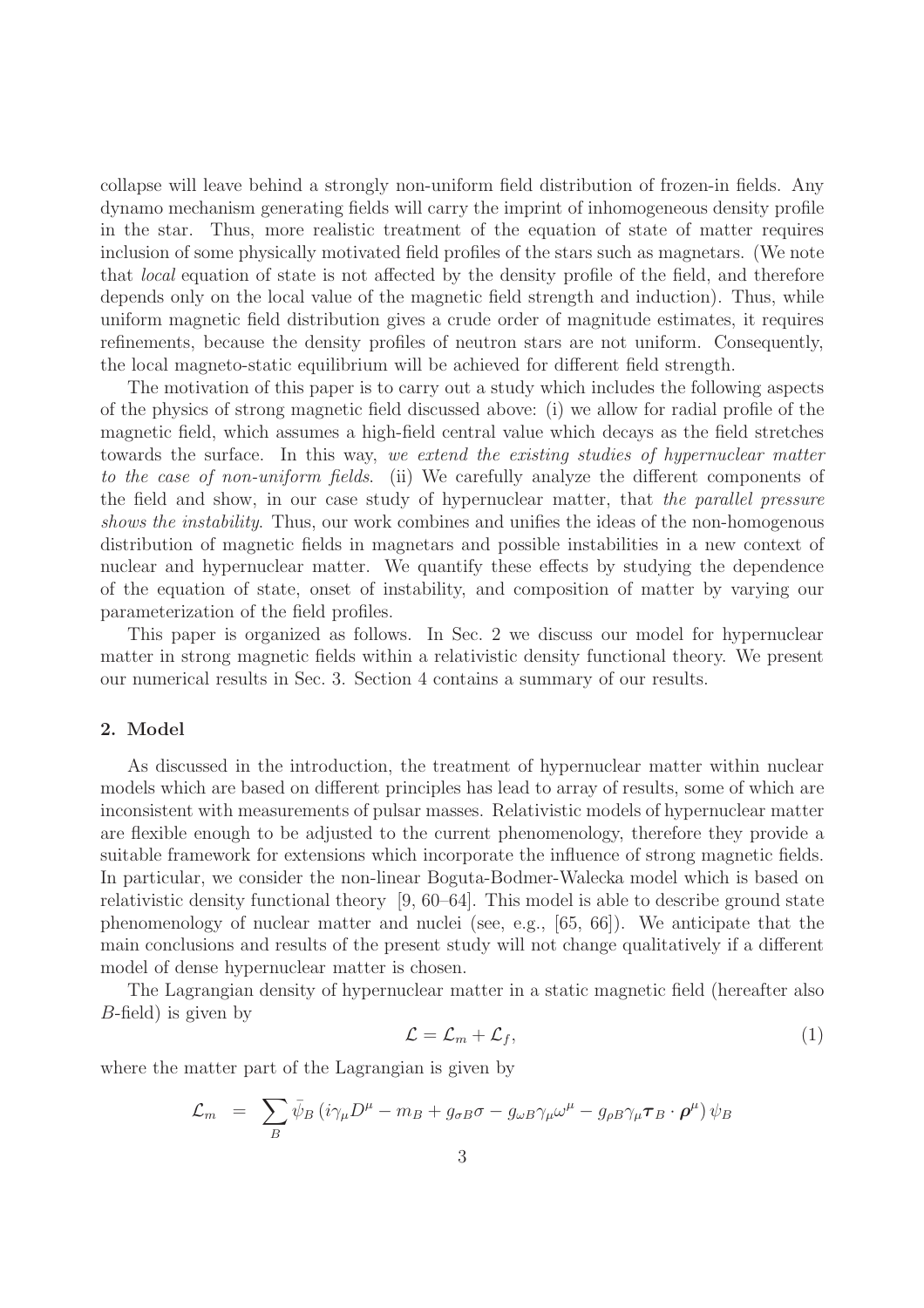$$
+\frac{1}{2}\partial_{\mu}\sigma\partial^{\mu}\sigma - \frac{1}{2}m_{\sigma}^{2}\sigma^{2} - U(\sigma)
$$
  
\n
$$
-\frac{1}{4}\omega_{\mu\nu}\omega^{\mu\nu} + \frac{1}{2}m_{\omega}^{2}\omega_{\mu}\omega^{\mu} - \frac{1}{4}\rho_{\mu\nu}\cdot\rho^{\mu\nu} + \frac{1}{2}m_{\rho}^{2}\rho_{\mu}\cdot\rho^{\mu}
$$
  
\n
$$
+\sum_{l=e,\mu}\bar{\psi}_{l}\left(i\gamma_{\mu}D^{\mu} - m_{l}\right)\psi_{l},
$$
\n(2)

where the index B labels baryons present in the matter,  $\psi_B, \psi_l, \sigma, \omega$  and  $\rho$  are fields of baryons, leptons,  $\sigma$ -mesons,  $\omega$ -mesons and  $\rho$ -mesons, with masses  $m_B, m_l, m_\sigma, m_\omega$  and  $m_\rho$ respectively;  $g_{\sigma B}$ ,  $g_{\omega B}$  and  $g_{\rho B}$  are coupling constants for interactions of  $\sigma$ ,  $\omega$  and  $\rho$  mesons respectively with the baryon  $B$ . The scalar self interaction term in the matter Lagrangian is [9, 61–64]

$$
U(\sigma) = \frac{1}{3} g_1 m_N (g_{\sigma N} \sigma)^3 + \frac{1}{4} g_2 (g_{\sigma N} \sigma)^4 , \qquad (3)
$$

where  $g_1$  and  $g_2$  are constants which parameterize the shape of the potential and

$$
\omega_{\mu\nu} = \partial_{\nu}\omega_{\mu} - \partial_{\mu}\omega_{\nu},\tag{4}
$$

$$
\rho_{\mu\nu} = \partial_{\nu}\rho_{\mu} - \partial_{\mu}\rho_{\nu}, \qquad (5)
$$

$$
D^{\mu} = \partial^{\mu} + ieQA^{\mu}.
$$
 (6)

We choose the field vector potential gauge as  $A^{\mu} \equiv (0, -yB, 0, 0)$ , where B is the magnitude of magnetic field and  $eQ$  the charge of the particle,  $e$  the (positive) unit of charge. For this particular gauge choice the magnetic field is along the z axis of Cartesian coordinate system, *i.e.*,  $\mathbf{B} = B\hat{z}$ . In the mean field approximation, the baryons acquire the effective masses

$$
m_B^* = m_B - g_{\sigma B} \sigma, \tag{7}
$$

where  $\sigma$  is given by its ground state expectation value

$$
\langle \sigma \rangle = \sigma = \frac{1}{m_{\sigma}^2} \left( \sum_B g_{\sigma B} \ n_S^{(B)} - \frac{\partial U}{\partial \sigma} \right),\tag{8}
$$

with the scalar density

$$
n_S^{(B)} = \frac{2}{(2\pi)^3} \int_0^{p_F^{(B)}} \frac{m_B^*}{\sqrt{p_B^2 + m_B^{*2}}} d^3 p_B,
$$
\n(9)

where  $p_B$  is the momentum and  $p_F^{(B)}$  $F_F^{(B)}$  the Fermi momentum of the baryon B. The electromagnetic field Lagrangian density is given by

$$
\mathcal{L}_f = -\frac{1}{16\pi} F_{\mu\nu} F^{\mu\nu},\tag{10}
$$

where  $F^{\mu\nu}$  is the electromagnetic field tensor.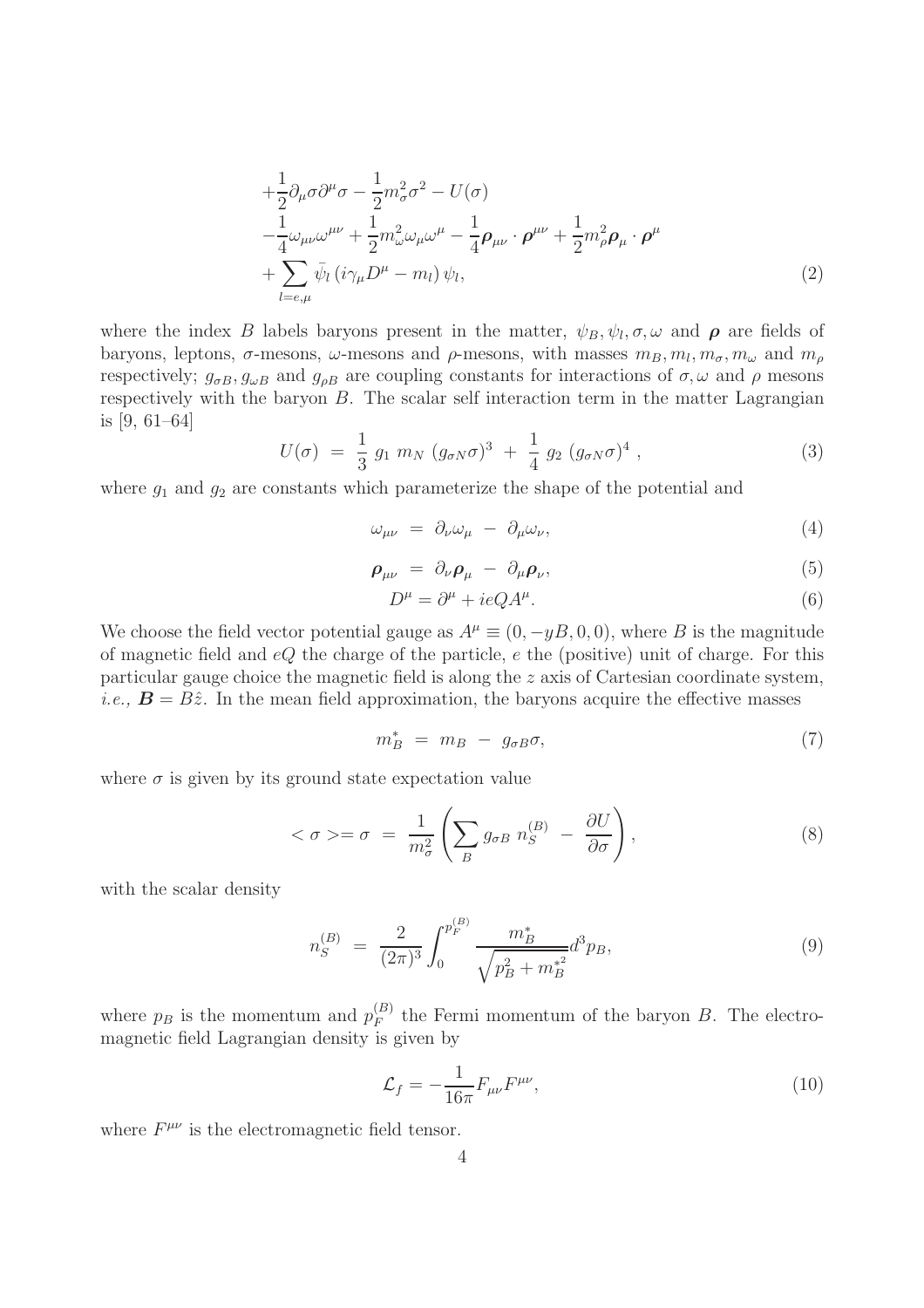The total energy density and pressure of the system can be obtained by computing the energy-momentum tensor from the Lagrangian density (1). The result is

$$
T^{\mu\nu} = T^{\mu\nu}_m + T^{\mu\nu}_f,\tag{11}
$$

where the matter part is given by

$$
T_m^{\mu\nu} = \varepsilon_m u^\mu u^\nu - P(g^{\mu\nu} - u^\mu u^\nu) + \frac{1}{2} (M^{\mu\lambda} F_\lambda^\nu + M^{\nu\lambda} F_\lambda^\mu),\tag{12}
$$

with  $\varepsilon_m$  being the matter energy density,  $P$  - the thermodynamic pressure,  $M^{\mu\nu}$  - the magnetization tensor. The field part of the energy-momentum tensor is given by

$$
T_f^{\mu\nu} = -\frac{1}{4\pi} F^{\mu\lambda} F_\lambda^{\nu} + \frac{1}{16\pi} g^{\mu\nu} F^{\rho\sigma} F_{\rho\sigma}.
$$
 (13)

In the following we will neglect the electric field, as there are no macroscopic charges in the bulk matter. Therefore, Eqs. (12) and (13) reduce, respectively, to [52, 67]

$$
T_m^{\mu\nu} = \varepsilon_m u^{\mu} u^{\nu} - P(g^{\mu\nu} - u^{\mu} u^{\nu}) + MB \left( g^{\mu\nu} - u^{\mu} u^{\nu} + \frac{B^{\mu} B^{\nu}}{B^2} \right), \tag{14}
$$

$$
T_f^{\mu\nu} = \frac{B^2}{4\pi} \left( u^{\mu} u^{\nu} - \frac{1}{2} g^{\mu\nu} \right) - \frac{B^{\mu} B^{\nu}}{4\pi}, \tag{15}
$$

with  $B^{\mu}B_{\mu} = -B^2$  and M being the magnetization per unit volume.

In the presence of the magnetic field, the motion of the charged particles is Landau quantized in the direction perpendicular to the magnetic field. We choose the coordinate axes in such a way that  $B$  is along z-axis. Then, the single particle energy of any charged particle at n-th Landau level is given by

$$
E_n = \sqrt{p_z^2 + m^2 + 2ne|Q|B},\tag{16}
$$

where m is the mass of the particle,  $p_z$  is the component of momentum along z direction. The Landau levels in Eq. (16) assume integer values  $n = 0, 1, 2...$  for spin-up states and  $n = 1, 2, 3...$  for spin-down states for positively charged particles. For negatively charged particles n takes on values  $n = 0, 1, 2, ...$  for the spin-down states and  $n = 1, 2, 3...$  for spin-up states. The zero-temperature number density of charged baryons and leptons is given by

$$
n_C = \frac{e|Q|B}{2\pi^2} \sum_{n=0}^{n_{max}} (2 - \delta_{n,0}) \sqrt{p_F^2 - 2ne|Q|B},\tag{17}
$$

with

$$
n_{max} = \text{Int}\left(\frac{p_F^2}{2e|Q|B}\right),\tag{18}
$$

where  $p_F$  is the Fermi momentum. At zero temperature the number density of neutral baryons is expressed via their Fermi momentum as

$$
n_N = \frac{p_F^3}{3\pi^2}.
$$
\n(19)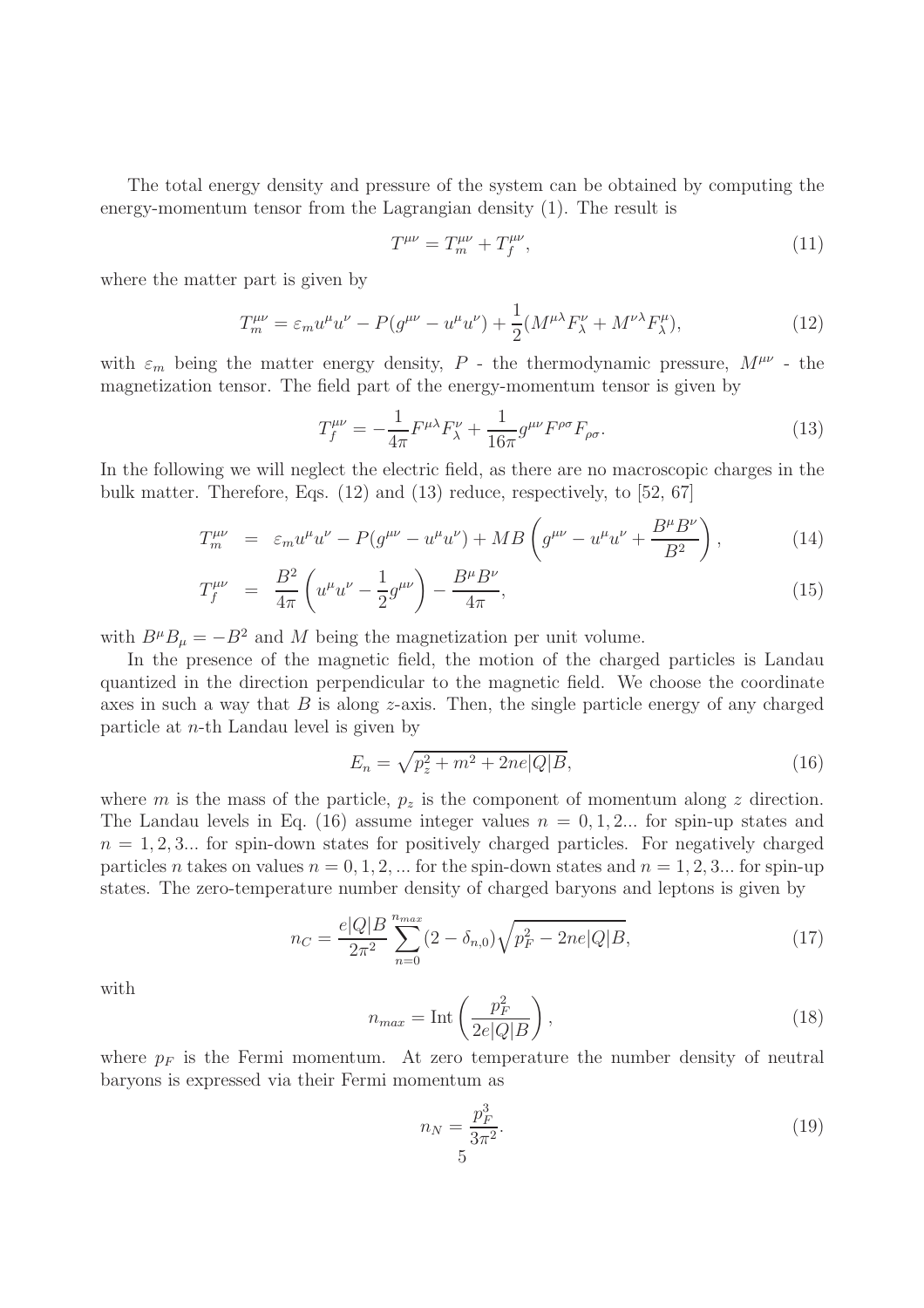The chemical potentials of baryons are given by  $\mu_B = \mu_B^* + \omega^0 g_{\omega B} + \rho_3^0 I_3^{(B)}$  $3^{(D)}g_{\rho B}$ , where

$$
\mu_B^* = \sqrt{p_F^{(B)^2} + m_B^*},\tag{20}
$$

with  $m_B^*$  being the effective mass of the baryon B in the mean field approximation. We will further need the quantities

$$
\omega^0 = \frac{1}{m_\omega^2} \sum_B g_{\omega B} n_B, \qquad (21)
$$

$$
\rho_3^0 = \frac{1}{m_\rho^2} \sum_B g_{\rho B} I_3^{(B)} n_B, \tag{22}
$$

which are the ground state expectation values of  $\omega$  and  $\rho_3$  fields with  $I_3^{(B)}$  being the isospin projection for the baryon  $B$ . The chemical potentials of leptons are given by

$$
\mu_l = \sqrt{p_F^{(l)^2} + m_l^2},\tag{23}
$$

where  $p_F^{(l)}$  $F_F^{(t)}$  and  $m_l$  are the Fermi momenta and masses of leptons, respectively. Now we are in the position to write down the matter energy density defined by the matter Lagrangian density,  $\mathcal{L}_m$ , given by Eq. (2)

$$
\varepsilon_{m} = \frac{1}{8\pi^{2}} \sum_{B} \left( 2p_{F}^{(B)} \mu_{B}^{*^{3}} - p_{F}^{(B)} m_{B}^{*^{2}} \mu_{B}^{*} - m_{B}^{*^{4}} \ln \frac{p_{F}^{(B)} + \mu_{B}^{*}}{m_{B}^{*}} \right) \n+ \frac{e|Q|B}{(2\pi)^{2}} \sum_{B'} \sum_{n=0}^{n_{max}} (2 - \delta_{n,0}) \left[ p_{B'}(n) \mu_{B'}^{*} + (m_{B'}^{*^{2}} + 2ne|Q|B) \ln \left( \frac{p_{B'}(n) + \mu_{B'}^{*}}{\sqrt{m_{B'}^{*^{2}} + 2ne|Q|B}} \right) \right] \n+ \frac{e|Q|B}{(2\pi)^{2}} \sum_{l=e,\mu} \sum_{n=0}^{n_{max}} (2 - \delta_{n,0}) \left[ p_{l}(n) \mu_{l} + (m_{l}^{2} + 2ne|Q|B) \ln \left( \frac{p_{l}(n) + \mu_{l}}{\sqrt{m_{l}^{2} + 2ne|Q|B}} \right) \right] \n+ \frac{1}{2} m_{\sigma}^{2} \sigma^{2} + U(\sigma) + \frac{1}{2} m_{\omega}^{2} \omega^{0^{2}} + \frac{1}{2} m_{\rho}^{2} \rho_{3}^{0^{2}},
$$
\n(24)

where the sums over  $B$  and  $B'$  include the uncharged and charged baryons, respectively, and the following short-hand notation has been used

$$
p(n) = \sqrt{p_F^2 - 2ne|Q|B}.
$$
\n(25)

The matter pressure can be easily constructed from Eq. (24) using the thermodynamic relation

$$
P = \sum_{B} \mu_B n_B + \sum_{l} \mu_l n_l - \varepsilon_m. \tag{26}
$$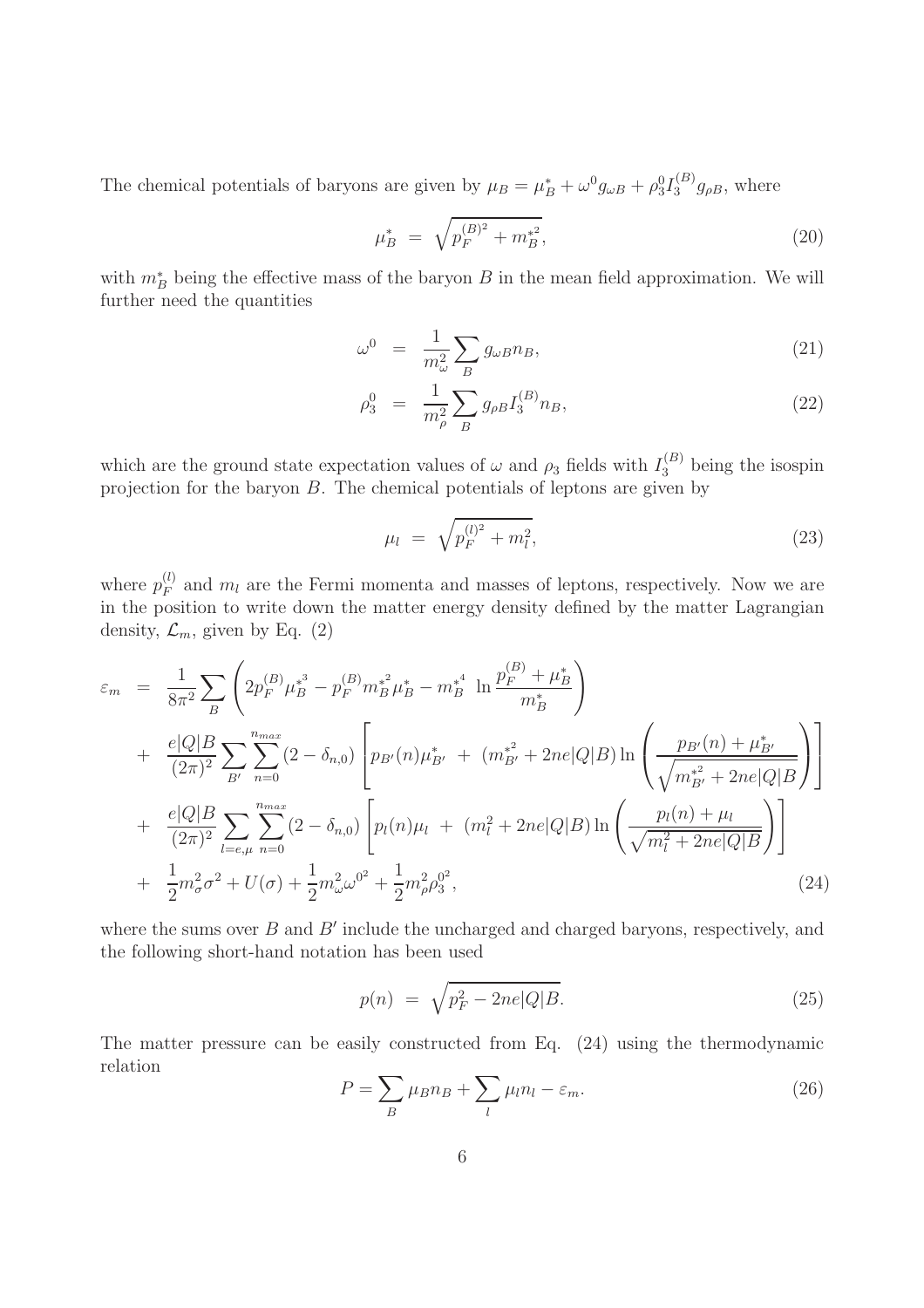We now account for the fact that the matter in compact stars is charge neutral and in beta equilibrium. The first requirement relates the partial densities of charged particles according to

$$
n_p + n_{\Sigma^+} = n_{\Sigma^-} + n_{\Xi^-} + n_e + n_\mu. \tag{27}
$$

Equilibrium with respect to weak interactions further implies the following relations

$$
\mu_p = \mu_n - \mu_e, \quad \mu_\mu = \mu_e, \quad \mu_\Lambda = \mu_n, \quad \mu_{\Sigma^-} = \mu_n + \mu_e, \n\mu_{\Sigma^0} = \mu_n, \quad \mu_{\Sigma^+} = \mu_p, \quad \mu_{\Xi^-} = \mu_n + \mu_e, \quad \mu_{\Xi^0} = \mu_n.
$$
\n(28)

These conditions are normalized such that the total number of baryons is reproduced, i.e.,

$$
n_b = \sum_B n_B. \tag{29}
$$

The solutions of the field equations at any given baryon density  $n_B$  and zero temperature are found in the mean-field approximation under the constraints (27), (28), and (29). Subsequently, the energy density and the thermodynamic pressure of the matter are obtained using Eqs.  $(24)$  and  $(26)$ .

In the rest frame of the hadronic fluid, with  $B$  field along the  $z$  axis, the matter and field parts of the energy-stress tensor are given, respectively, by

$$
T_m^{\mu\nu} = \begin{pmatrix} \varepsilon_m & 0 & 0 & 0\\ 0 & P - MB & 0 & 0\\ 0 & 0 & P - MB & 0\\ 0 & 0 & 0 & P \end{pmatrix},
$$
(30)

$$
T_f^{\mu\nu} = \frac{B^2}{8\pi} \begin{pmatrix} 1 & 0 & 0 & 0 \\ 0 & 1 & 0 & 0 \\ 0 & 0 & 1 & 0 \\ 0 & 0 & 0 & -1 \end{pmatrix} . \tag{31}
$$

The total energy density of the system is given by the sum of the matter and field contributions

$$
\varepsilon = \varepsilon_m + \frac{B^2}{8\pi}.\tag{32}
$$

It is seen from Eqs. (30) and (31) that the the pressure in the perpendicular direction to the magnetic field is

$$
P_{\perp} = P - MB + \frac{B^2}{8\pi},\tag{33}
$$

and the pressure in the direction parallel to the magnetic field is given by

$$
P_{\parallel} = P - \frac{B^2}{8\pi}.
$$
\n(34)

The couplings in the hypernuclear Lagrangian are fixed as follows. In the nucleonic sector the nucleon-meson coupling constants are chosen according to Refs. [9, 62–64] and reproduce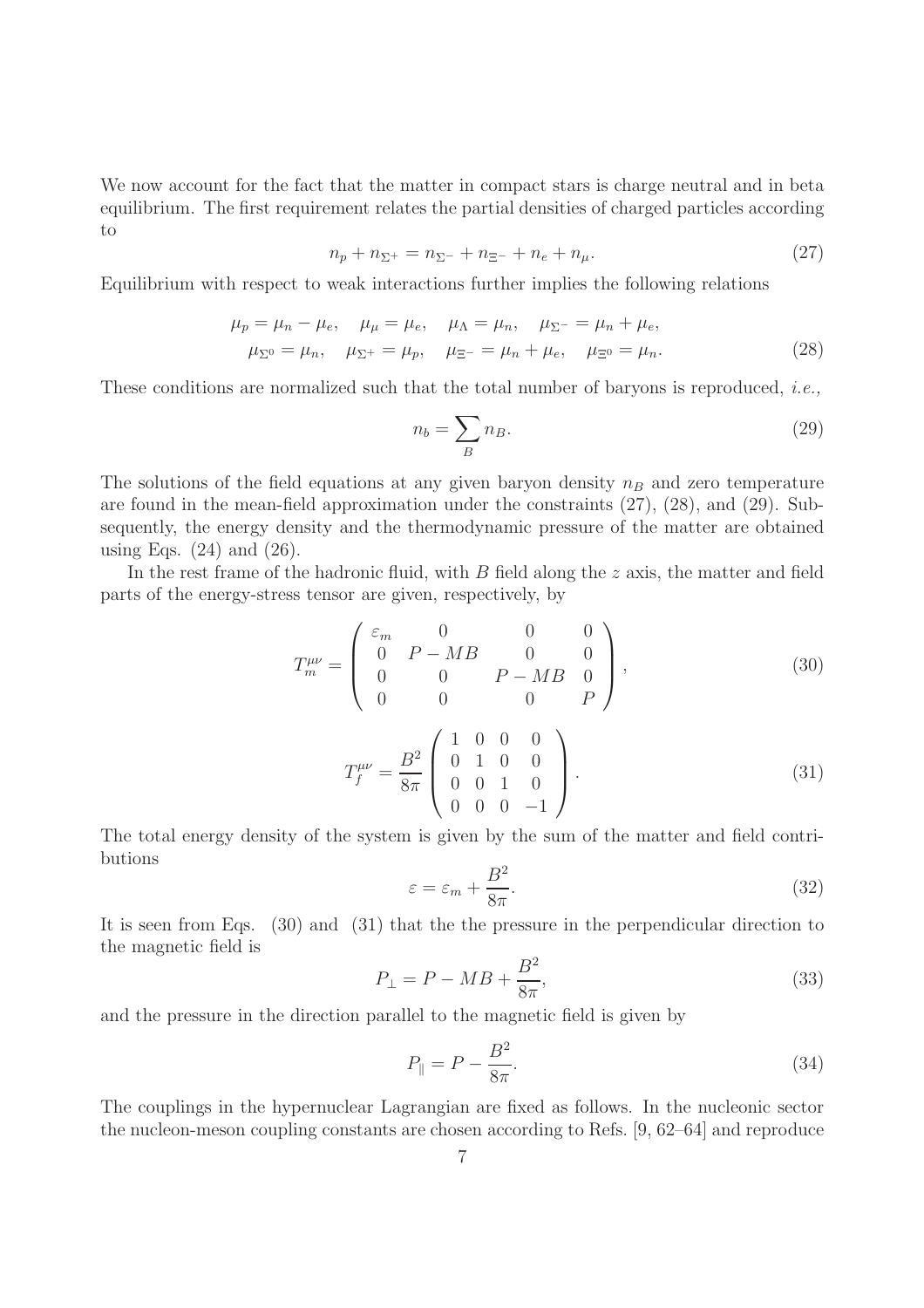the bulk properties of nuclear matter (the binding energy  $E/B = -16.3$  MeV, the saturation density  $n_0 = 0.153$  fm<sup>-3</sup>, the asymmetry energy coefficient  $a_{asy} = 32.5$  MeV, the incompressibility K = 240 MeV and the effective nucleon mass at the saturation  $m^*/m = 0.8$ ). In the hyperonic sector, the hyperon- $\omega$  coupling constants is derived from the  $SU(6)$  symmetry of the quark model [68–70]. To infer the hyperon- $\sigma$  coupling constants we write the potential depth of a hyperon  $Y$  in nuclear matter at saturation as

$$
U_Y = -g_{\sigma Y} \sigma + g_{\omega Y} \omega_0,\tag{35}
$$

and assign certain value to the potential  $U_Y$ , which then fixes the value  $g_{\sigma Y}$ . We take the potential depth for  $\Lambda$ -hyperon  $U_{\Lambda} = -30$  MeV, as obtained from the analysis of  $\Lambda$ hypernuclei [68, 71]. For  $\Xi$ -hyperon we assign  $U_{\Xi} = -18$  MeV according to experimental data of Refs. [71, 72]. According to the recent  $\Sigma$ -hypernuclei data the potential for  $\Sigma$ hyperons is repulsive [73] and we adopt the value  $U_{\Sigma} = 30$  MeV.

To model the density profile of the magnetic field we adopt the following formula [59]

$$
B\left(\frac{n_b}{n_0}\right) = B_s + B_c \left\{ 1 - \exp\left[-\beta \left(\frac{n_b}{n_0}\right)^{\gamma}\right] \right\}.
$$
 (36)

As discussed in the introduction the present formula allows us to model the realistic physical situations where the magnetic field of the star is non-uniform which is a realistic situation. The functional dependence of the profile (36) on density is constructed such as to take into account the fact that the magnetic field in the cores of compact stars may be higher than that at the surface. The parameters  $\beta$  and  $\gamma$  control the relaxation from the central value  $B_c$ to the asymptotic value at the suface  $B_s$ . Obviously, the parameter  $\beta$  controls the amount of field decay at the saturation density, whereas the parameter  $\gamma$  controls the width of the transition. Observationally inferred value of the surface magnetic field of magnetars is of the order of  $10^{15}$  G. It is plausible to asume that the central field could be in the range of  $10^{17} - 10^{18}$  G. Therefore, we will consider a number of different values of  $B<sub>c</sub>$ , while keeping  $B_s = 10^{15}$  G. We have verified that the results are insensitive to the precise value of the surface field  $B_s$ .

## 3. Results and discussion

Our model of the equation of state of hypernuclear matter in strong magnetic field is parameterized in terms of four physical quantities: the boundary values of the field at the center and the surface, the amount of its decline from the center to the saturation density (which is close to the crust-core interface) and the steepness of the transition between the two asymptotic values of the B-field. The latter two are described by the parameters  $\beta$ and  $\gamma$ , respectively. While the surface B-field has been fixed at the value of  $10^{15}$  G, we have explored a range of central magnetic fields; it turns out that the equation of state is unaffected by the magnetic fields below the value  $B_c \leq 10^{18}$  G.

Figure 1 shows the equation of state of hypernuclear matter in strong magnetic field. The left panel shows the dependence of pressure on the density for a fixed central B-field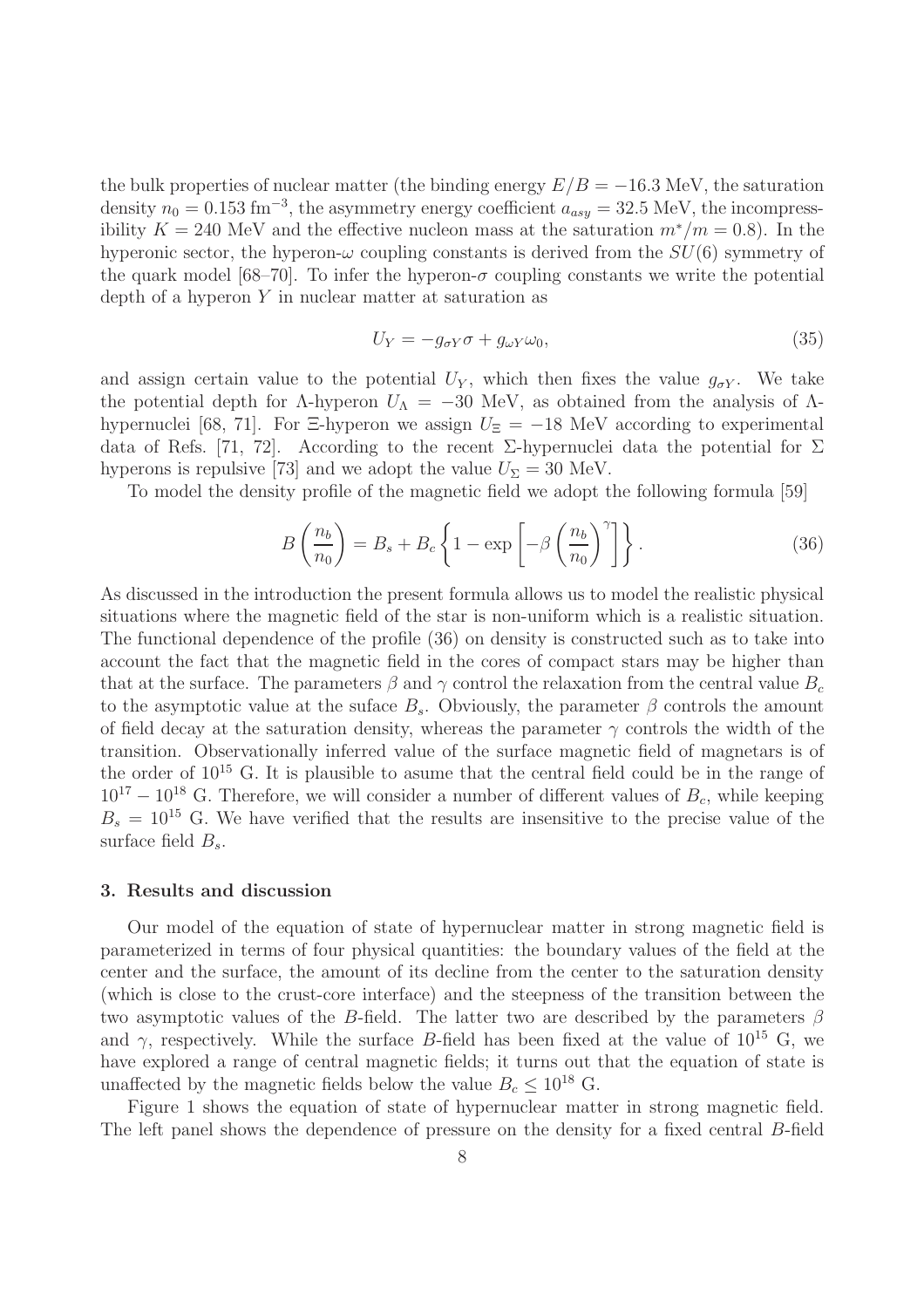

Figure 1: *Left panel:* Variation of total pressure as a function of normalized baryon number density for fixed magnetic fields  $B_c = 0$  and  $B_c = 10^{18}$  G and several field profiles,  $\beta = 10^{-3}$ ,  $\gamma = 6$  (dashed lines),  $\beta = 10^{-1}$ ,  $\gamma = 4$  (dashed-double-dotted lines), and  $\beta \to \infty$ , *i.e.*,  $B_c$  = constant (dashed-dotted lines). For each pair of curves the upper branch is for  $P_{\perp}$  and the lower branch for  $P_{\parallel}$ . *Right panel:* Same as in the left panel, but for fixed  $\beta = 10^{-1}$ ,  $\gamma = 1$  and for two values of B-field,  $B_c = 10^{18}$  G (dashed lines) and  $B<sub>c</sub> = 3 \times 10^{18}$  G (dashed-dotted lines). The solid line corresponds to the case  $B<sub>c</sub> = 0$ .

and various field profiles. For non-zero magnetic field the pressure splits into the parallel and transverse components, which is evident from Eqs. (33) and (34), and is due to the gauge field contribution. The case with  $\beta = 10^{-1}$  acquires a larger field at the saturation density  $n = n_0$ , therefore the transition to the asymptotic value of  $B_c$  occurs earlier than in the case of  $\beta = 10^{-3}$ , both cases having approximately the same width of transition (see Fig. 2). It is clearly seen that the low-density behavior of the equation of state with constant B-field implies unrealistically large anisotropy of magnetic field up to the surface of the star, which is inconsistent with the inferred surface magnetic field of magnetars  $B_s \sim 10^{15}$  G. The right panel of Fig. 1 shows the equation of state in case of fixed density profile  $\beta = 10^{-1}$ and  $\gamma = 1$ , but for various central magnetic fields. The main effect seen in the figure is the splitting of the parallel and transverse pressure as the field becomes larger, this effect being sizable for fields above  $10^{18}$  G. Furthermore, we see that the increase of  $B<sub>c</sub>$  causes the profile for  $P_{\parallel}$  to become softer; the fact that  $P_{\parallel} < P_{\perp}$  is due to negative contribution of the field pressure to  $P_{\parallel}$ .

From the left panel of Fig. 1 we observe that there is an onset of matter instability for chosen combinations of  $\beta$  and  $\gamma$  (corresponding to different magnetic field profiles) for fixed central field  $B_c$ . This instability is induced in the  $P_{\parallel}$  component of the pressure, which decreases with the density, because its field profile implies an increase of field strength.

To study the onset of instability in a more systematic manner, consider the dependence of  $P_{\parallel}$  on density for two central values of magnetic field  $B_c = 10^{18}$  G and  $B_c = 3 \times 10^{18}$  G and several sets of  $\gamma$  and  $\beta$  parameters. This is shown in the upper and lower panels of Fig. 2. It is seen that for a given value of  $\beta$  the corresponding EoS becomes softer as the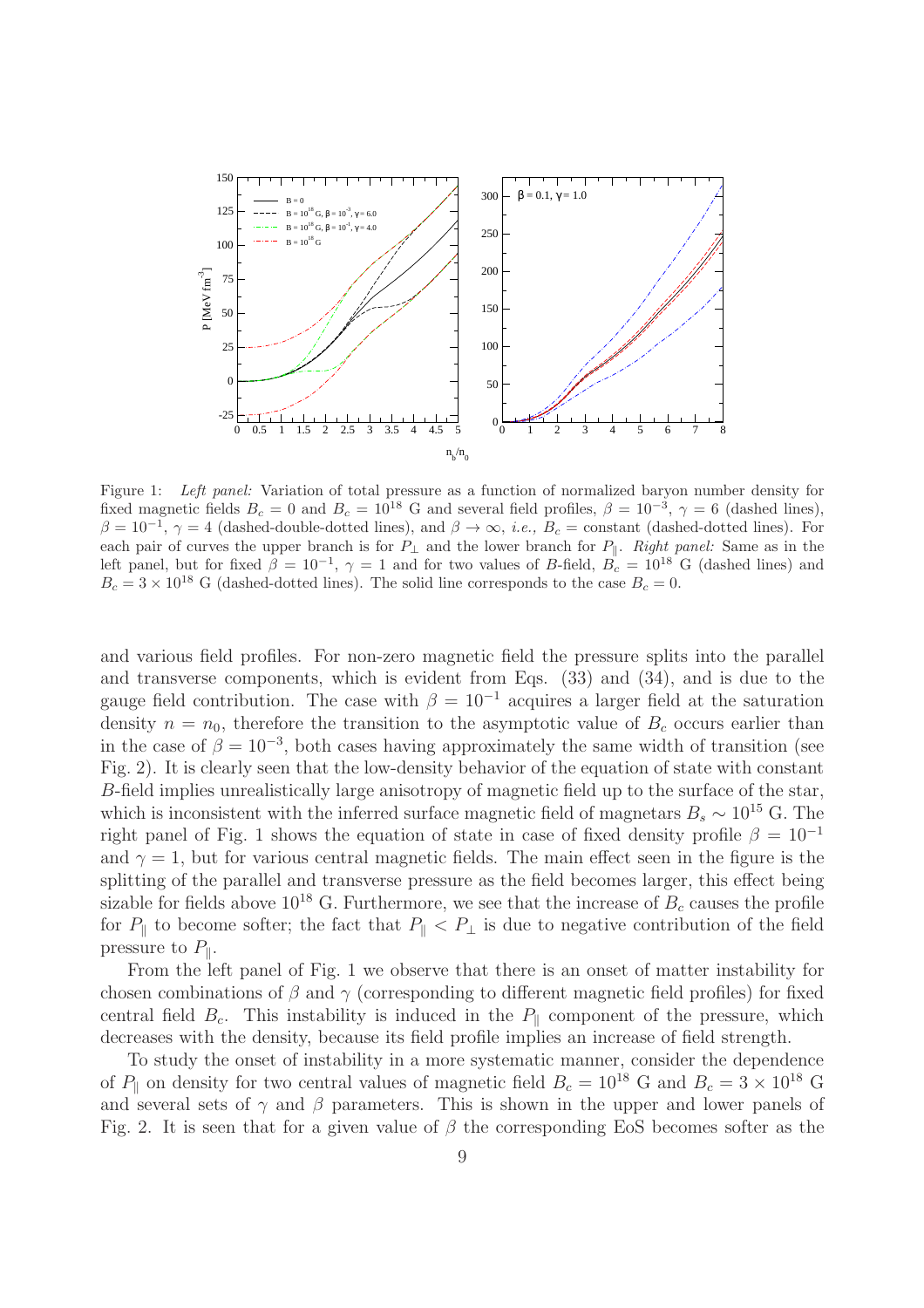

Figure 2: *Upper panels:* Dependence of  $P_{\parallel}$  and B on the normalized baryon number density for different magnetic field profiles and  $B_c = 10^{18}$  G. The dots show the reference case  $B_c = 0$ . The solid and dashed lines correspond to  $\beta = 0.1$  and 0.001, respectively. For each  $\beta$  we choose a pair of  $\gamma$ 's; in the first case we have  $\gamma = 1$  and  $\gamma = 4$ , whereas in the second case  $\gamma = 1$  and  $\gamma = 6$ . The first  $\gamma$  value for each  $\beta$  corresponds to a less steeply rising curve. *Lower panels:* Same as in the upper pannel but for  $B_c = 3 \times 10^{18}$  G and  $\gamma = 1$ and  $\gamma = 1.4$  for  $\beta = 0.1$  and  $\gamma = 1$  and  $\gamma = 3.5$  for  $\beta = 10^{-3}$ . The specific values of  $\gamma$ 's were chosen to demonstrate the onset of instability.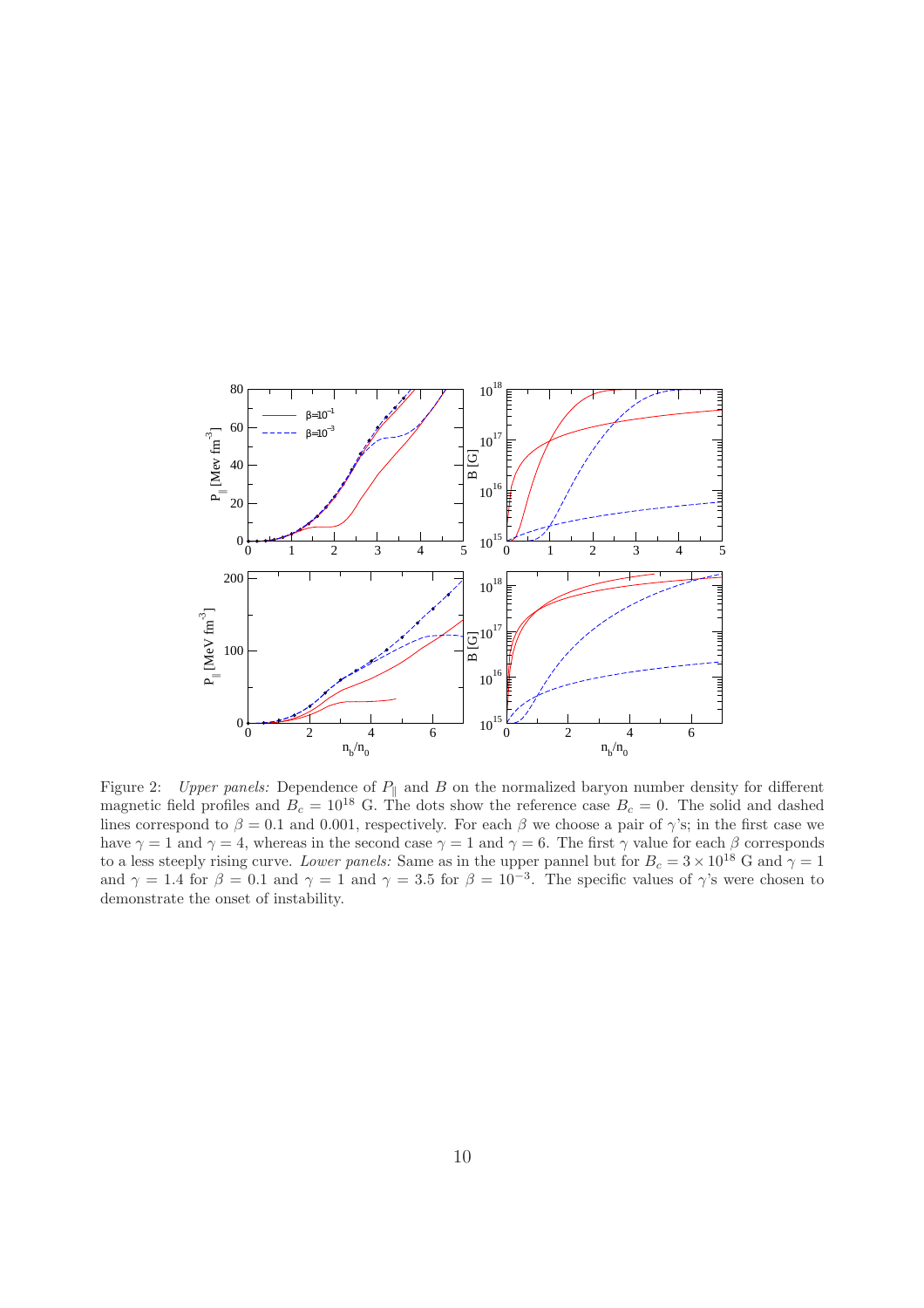

Figure 3: Dependence of  $\gamma_c$  - the critical value of  $\gamma$  parameter - on the logarithm of  $\beta$  parameter. The solid line corresponds to the field  $B_c = 3 \times 10^{18}$  G, the dashed line - to  $B_c = 10^{18}$  G



Figure 4: Dependence of matter pressure on normalized baryon number density without the  $B^2/8\pi$  term, which demonstrates the effect of Landau quantization.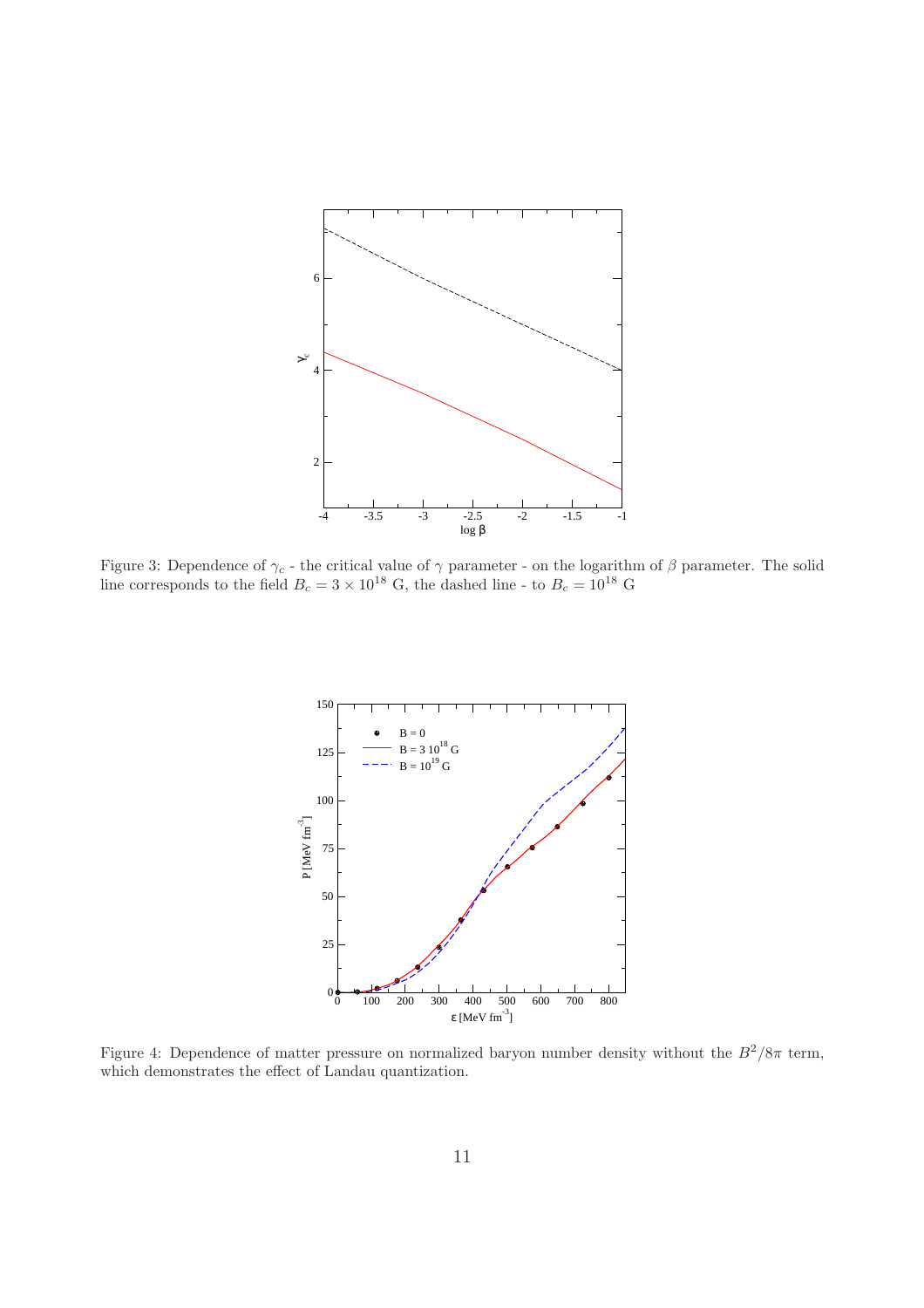

Figure 5: Abundances of different species as functions of normalized baryon number density without (left panel) and with (right panel) magnetic field  $B = 2 \times 10^{18}$  G. The field profile parameters are  $\beta = 10^{-1}$ ,  $\gamma = 1$ , i.e., the field variations across the density profile of the star is as illustrated in Fig. 2.

 $\gamma$  is increased. Consequently, beyond a certain critical value of  $\gamma$  and in a certain density regime  $P_{\parallel}$  ceases to increase and subsequently decreases with the further increase in  $n_b$ . This implies that matter becomes unstable above that value of density for that particular  $B_c$  and magnetic field profile. This is evident from Fig. 2, where also the magnetic field profiles corresponding to the onset of instability are shown. For comparison we also show results for each β with the minimum value of  $\gamma$  taken to be 1. Note that the maximum value of  $\gamma$  is taken such that  $P_{\parallel}$  forms a plateau as a function  $n_b$ . Furthermore, it is evident that with the decrease of  $\beta$ , the instability occurs at larger values of  $\gamma$  and  $n_b$ , which is also evident from Fig 2.

The instability arises due to the negative contribution from the field energy density (pressure) to the pressures of magnetized baryons and leptons in the direction to the magnetic field, which is evident from Eq.  $(34)$ . Since for any particular  $B<sub>c</sub>$  and magnetic profile, the field strength increases with the increase of  $n_b$ , more negative contribution is added to  $P_{\parallel}$ with the increase of  $n_b$ . Consequently, at a certain density,  $P_{\parallel}$  ceases to increase and then decreases with the increase of  $n_b$ . The critical values of  $\gamma$  for the onset of instability as a function of  $\log \beta$  are shown in Fig. 3.

To demonstrate the effects of Landau quantization on the EoS we show in Fig. 4 the EoS as a function of density with the field energy density  $B^2/8\pi$  subtracted. It is seen that the effects of Landau quantization are insignificant even at field values  $3 \times 10^{18}$  G and become sizable only for fields of order  $10^{19}$  G.

Here we should mention that the true minimum which determines the ground state of the matter is controlled by the Gibbs potential, which contains an additional term  $-M \cdot B$ . However, even at the strong field strength considered in the present study, the magnetization effect is negligible. For example, the contribution of the magnetization to  $P_{\perp}$  in Eq. (33) is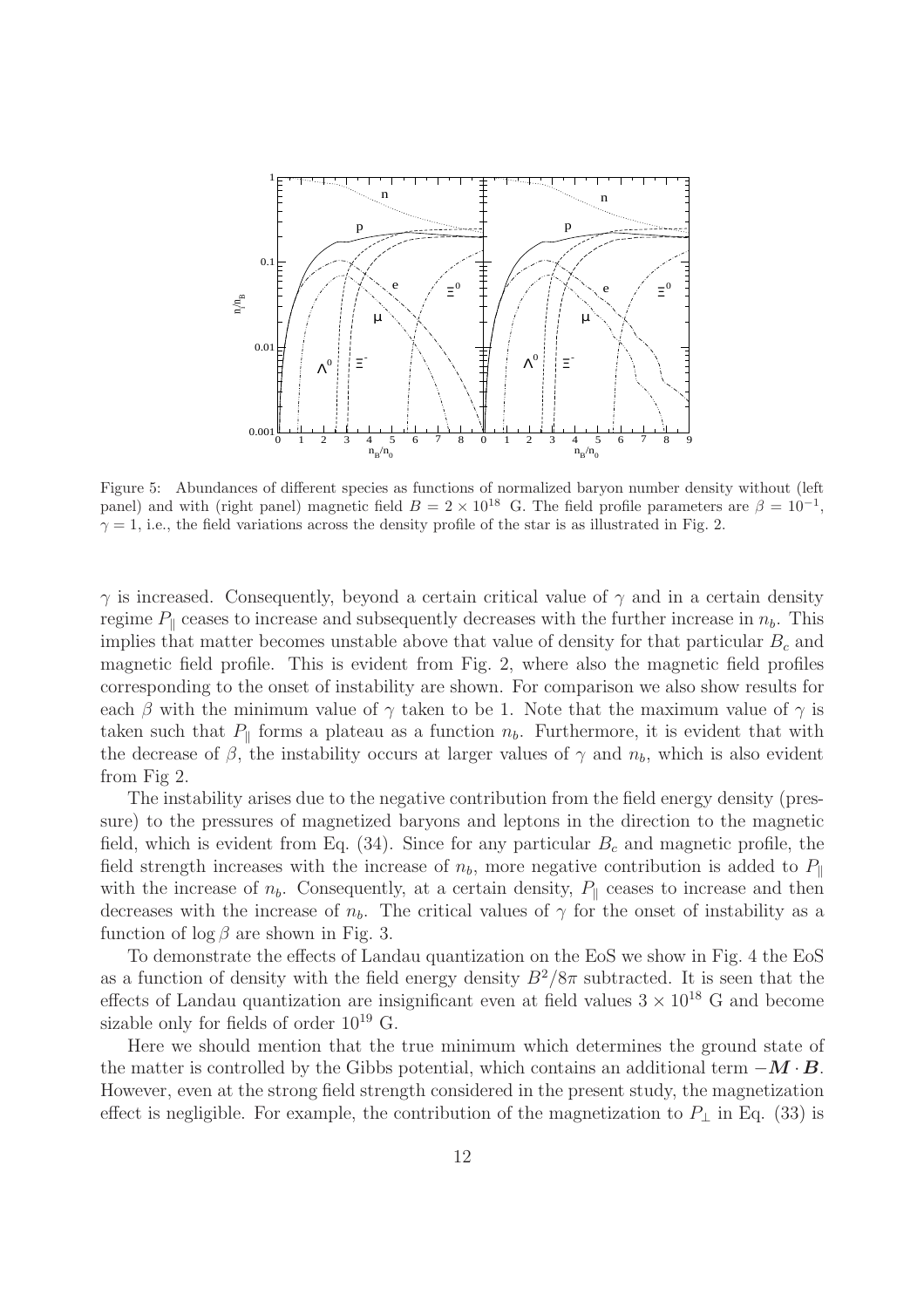at least an order of magnitude smaller than that due to matter and field, depending upon the strength of the field and density. Hence, in our numerical results, we do not consider the effect of magnetization. However, it should be noted from Eqs. (33) and (34) that, in principle, the magnetization leads to anisotropy of the total pressure (apart from that due to the magnetic field itself) of the system and contributes negatively to the pressure in the perpendicular direction of the magnetic field. Therefore, inclusion of magnetization further strengthens the main conclusion of this study.

In this context, it is also worth mentioning that the effect of interaction of the anomalous magnetic moment (AMM) of particles with field could stiffen EoS [74]. It could, in principle, dominate over the softening effects by Landau quantization for fields strength above  $5 \times 10^{18}$ G i.e., well above those considered in this paper. It will start dominating over the Landau quantization effect for fields  $\sim 5 \times 10^{19}$  G. However, at such a high field strength the field energy density contribution is more than enough to overwhelm the AMM interaction. Furthermore, the effect of AMM interaction is density dependent [74], and is most significant at low densities. In this respect, it is important to take a realistic profile of a star, which will suppress the contribution from AMM interactions because it implies low fields at low densities.

Finally, it is interesting to ask how the strong B-fields affect the composition of matter. In Fig. 5 we show the composition of hypernuclear matter as functions of matter density in cases with and without B-field. It is seen that the B-field has an effect only on the lightest particles, i.e., the leptons. For these we see "Landau oscillations" in their population as a function of the field. These oscillations reflect the population of new Landau levels with the increase of the density. One should note that the field varies across the density profile between the two asymptotic values at the surface  $10^{15}$  G and the center of the star  $2 \times 10^{18}$ G. The matter at low densities experiences relatively low field, therefore the abundances in this region do not differ substantially from the free field case. It is only in the high density region that the field is large and appreciable deviations are seen for the leptons.

### 4. Summary

We have studied the influence of strong magnetic fields on the high density nuclear matter, including the possibile appearance of hyperons at large densities. In doing so we, first, have implemented realistic density profiles of magnetic fields, which assume that the field decreases from the center of the star and reaches asymptotically its value at the surface  $\sim 10^{15}$  G characteristic for magnetars. Thus, we have extended the previous studies of hypernuclear matter to realistic situation of density dependent field profiles and conducted a study of parameter space that defines the shape of the field profile.

Secondly, we have found that for sufficiently large fields  $B_c \geq 10^{18}$  G the matter becomes unstable. The instability is associated with the negative contribution of the field pressure to the baryonic and leptonic pressures in the direction parallel to the magnetic field, which renders the total pressure of the system anisotropic. We have found that the onset of instability depends on the magnetic field profile (parameterized in terms of  $\beta$  and  $\gamma$  parameters) as well as on the central field value  $B<sub>c</sub>$ . The instability depends on particular values and form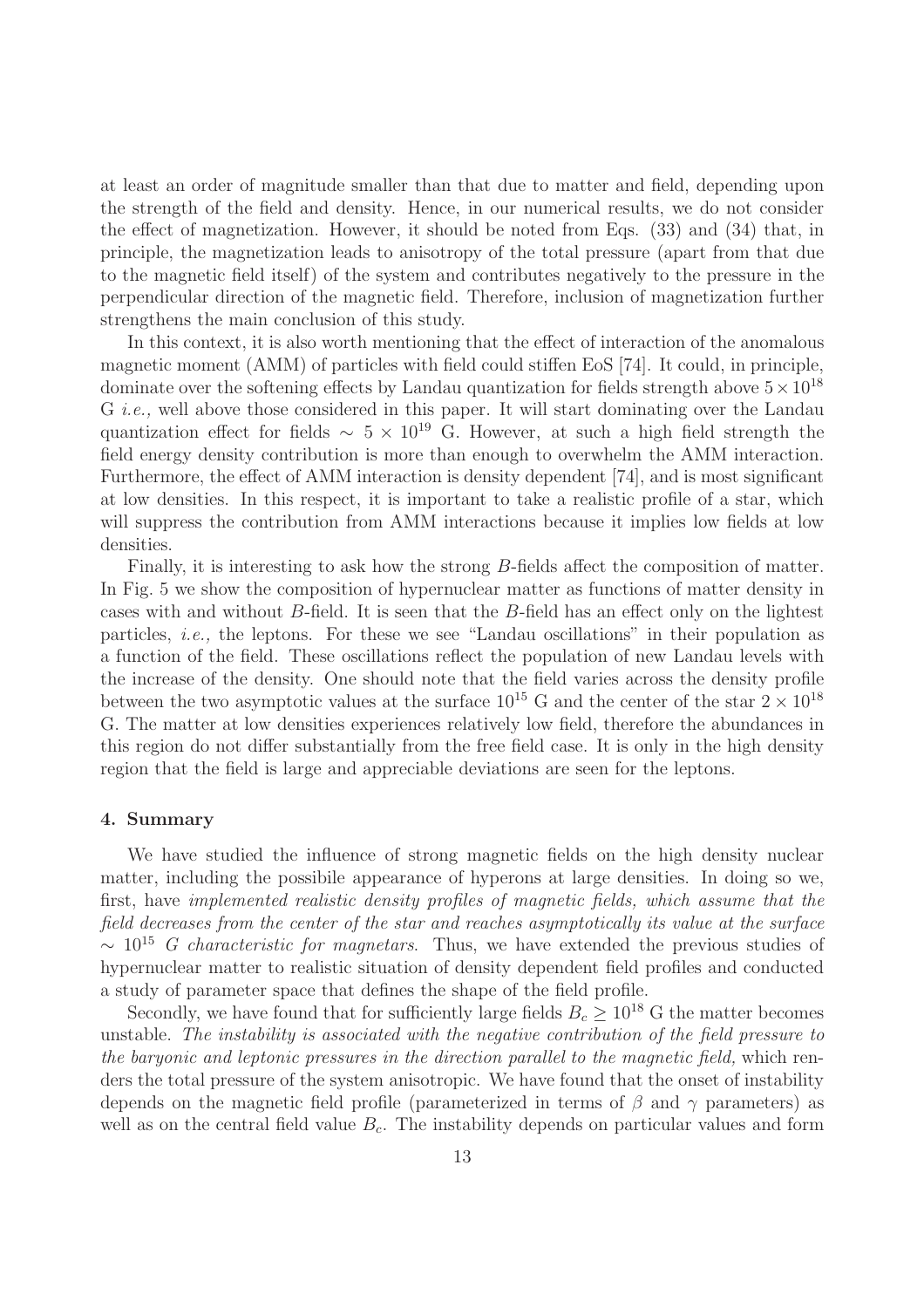of the density profile, but it sets in always for critical central field values  $B_{cr} \approx 10^{19}$  G for any values of  $\beta$  and  $\gamma$ . This gives a natural bound for the central magnetic field of neutron stars with homogeneously distributed magnetic field.

# Acknowledgement

M. S. acknowledges the support by the Alexander von Humboldt Foundation. B. M. acknowledges partial support through research Grant No. ISRO/RES/2/367/10-11. We thank X. G. Huang and D. H. Rischke for discussions.

## References

- [1] G. Vasisht, E. V. Gotthelf, The Discovery of an Anomalous X-Ray Pulsar in the Supernova Remnant Kes 73, Astro. Phys. J. 486 (1997) L129. arXiv:astro-ph/9706058, doi:10.1086/310843.
- [2] C. Kouveliotou, S. Dieters, T. Strohmayer, J. van Paradijs, G. J. Fishman, C. A. Meegan, K. Hurley, J. Kommers, I. Smith, D. Frail, T. Murakami, An X-ray pulsar with a superstrong magnetic field in the soft γ-ray repeater SGR1806 - 20, Nature 393 (1998) 235–237. doi:10.1038/30410.
- [3] P. M. Woods, C. Kouveliotou, J. van Paradijs, K. Hurley, R. M. Kippen, M. H. Finger, M. S. Briggs, S. Dieters, G. J. Fishman, Discovery of a New Soft Gamma Repeater, SGR 1627-41, Astro. Phys. J. 519 (1999) L139–L142. arXiv:astro-ph/9903267, doi:10.1086/312124.
- [4] R. C. Duncan, C. Thompson, Formation of very strongly magnetized neutron stars Implications for gamma-ray bursts, Astro. Phys. J. 392 (1992) L9–L13. doi:10.1086/186413.
- [5] V. V. Usov, Millisecond pulsars with extremely strong magnetic fields as a cosmological source of gamma-ray bursts, Nature 357 (1992) 472–474. doi:10.1038/357472a0.
- [6] C. Thompson, R. C. Duncan, The soft gamma repeaters as very strongly magnetized neutron stars I. Radiative mechanism for outbursts, Mon. Not. Roy. Astron. Soc. 275 (1995) 255–300.
- [7] C. Thompson, R. C. Duncan, The Soft Gamma Repeaters as Very Strongly Magnetized Neutron Stars. II. Quiescent Neutrino, X-Ray, and Alfven Wave Emission, Astro. Phys. J. 473 (1996) 322. doi:10.1086/178147.
- [8] V. A. Ambartsumyan, G. S. Saakyan, The Degenerate Superdense Gas of Elementary Particles, Astron. Zh. 37 (1960) 193.
- [9] N. K. Glendenning, Neutron stars are giant hypernuclei?, Astro. Phys. J. 293 (1985) 470–493. doi:10.1086/163253.
- [10] N. K. Glendenning, S. A. Moszkowski, Reconciliation of neutron-star masses and binding of the Lambda in hypernuclei, Physical Review Letters 67 (1991) 2414–1417. doi:10.1103/PhysRevLett.67.2414.
- [11] F. Weber (Ed.), Pulsars as astrophysical laboratories for nuclear and particle physics, 1999.
- [12] A. Sedrakian, The physics of dense hadronic matter and compact stars, Progress in Particle and Nuclear Physics 58 (2007) 168–246. arXiv:nucl-th/0601086, doi:10.1016/j.ppnp.2006.02.002.
- [13] S. Balberg, I. Lichtenstadt, G. B. Cook, Roles of Hyperons in Neutron Stars, Astro. Phys. J. 121 (1999) 515–531. arXiv:astro-ph/9810361, doi:10.1086/313196.
- [14] H. Djapo, B.-J. Schaefer, J. Wambach, Appearance of hyperons in neutron stars, Phys. Rev. C 81 (3) (2010) 035803. arXiv:0811.2939, doi:10.1103/PhysRevC.81.035803.
- [15] M. Baldo, G. F. Burgio, H. . Schulze, Neutron Star Structure with Hyperons and Quarks, ArXiv Astrophysics e-printsarXiv:astro-ph/0312446.
- [16] I. Vidaña, D. Logoteta, C. Providência, A. Polls, I. Bombaci, Estimation of the effect of hyperonic three-body forces on the maximum mass of neutron stars, EPL (Europhysics Letters) 94 (2011) 11002. arXiv:1006.5660, doi:10.1209/0295-5075/94/11002.
- [17] L. Bonanno, A. Sedrakian, Composition and stability of hybrid stars with hyperons and quark color-superconductivity, Astron. and Astrophys. 539 (2012) A16. arXiv:1108.0559, doi:10.1051/0004-6361/201117832.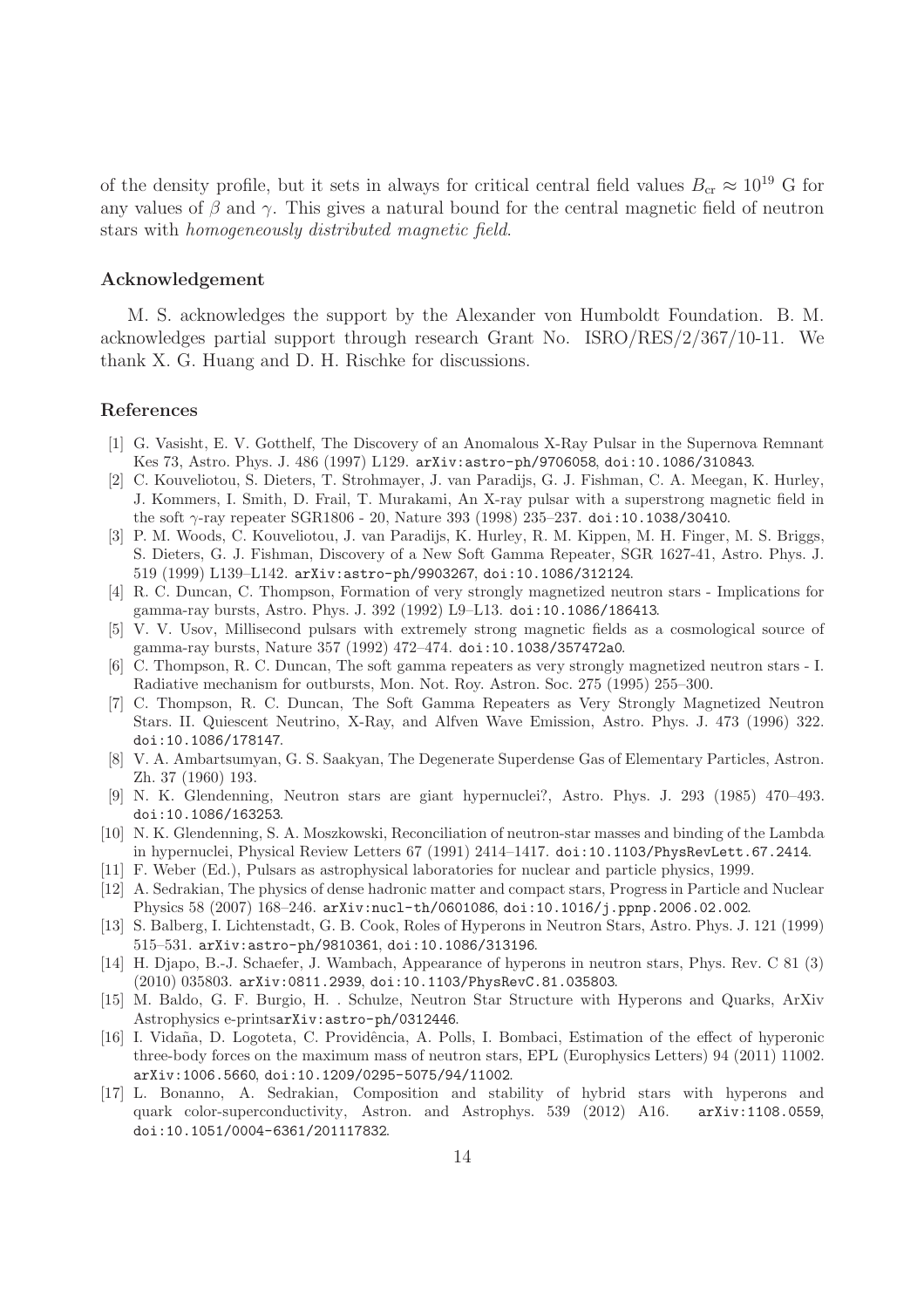- [18] W.-Z. Jiang, B.-A. Li, L.-W. Chen, Large-mass Neutron Stars with Hyperonization, Astrophys. J. 756 (2012) 56. arXiv:1207.1686, doi:10.1088/0004-637X/756/1/56.
- [19] I. Bednarek, P. Haensel, J. L. Zdunik, M. Bejger, R. Mańka, Hyperons in neutron-star cores and a 2  $M_{sun}$ ; pulsar, Astron. and Astrophys. 543 (2012) A157. arXiv:1111.6942, doi:10.1051/0004-6361/201118560.
- [20] M. Oertel, A. F. Fantina, J. Novak, Extended equation of state for core-collapse simulations, Phys. Rev. C 85 (5) (2012) 055806. arXiv:1202.2679, doi:10.1103/PhysRevC.85.055806.
- [21] K. Masuda, T. Hatsuda, T. Takatsuka, Hadron-Quark Crossover and Massive Hybrid Stars with Strangeness, ArXiv e-printsarXiv:1205.3621.
- [22] R. Lastowiecki, D. Blaschke, H. Grigorian, S. Typel, Strangeness in the cores of neutron stars, ArXiv e-printsarXiv:1112.6430.
- [23] S. Schramm, R. Negreiros, J. Steinheimer, T. Schürhoff, V. Dexheimer, Properties and Stability of Hybrid Stars, ArXiv e-printsarXiv:1112.1853.
- [24] V. Dexheimer, J. Steinheimer, R. Negreiros, S. Schramm, Hybrid Stars in an SU(3) Parity Doublet Model, ArXiv e-printsarXiv:1206.3086.
- [25] S. Weissenborn, D. Chatterjee, J. Schaffner-Bielich, Hyperons and massive neutron stars: The role of hyperon potentials, Nuclear Physics A 881 (2012) 62–77. arXiv:1111.6049, doi:10.1016/j.nuclphysa.2012.02.012.
- [26] S. Weissenborn, D. Chatterjee, J. Schaffner-Bielich, Hyperons and massive neutron stars: Vector repulsion and SU(3) symmetry, Phys. Rev. C 85 (6) (2012) 065802. arXiv:1112.0234, doi:10.1103/PhysRevC.85.065802.
- [27] F. Gulminelli, A. R. Raduta, J. Margueron, P. Papakonstantinou, M. Oertel, Phase diagram of neutronrich nuclear matter and its impact on astrophysics, ArXiv e-printsarXiv:1209.0270.
- [28] R. Mallick, Maximum mass of a hybrid star having a mixed phase region in the light of pulsar PSR J1614-2230, ArXiv e-printsarXiv:1207.4872.
- [29] V. Canuto, J. Ventura, Quantizing Magnetic Fields in Astrophysics, Fundam. Cosmic Phys. 2 (1977) 203–353.
- [30] I. Fushiki, E. H. Gudmundsson, C. J. Pethick, Surface structure of neutron stars with high magnetic fields, Astro. Phys. J. 342 (1989) 958–975. doi:10.1086/167653.
- [31] A. M. Abrahams, S. L. Shapiro, Equation of state in a strong magnetic field Finite temperature and gradient corrections, Astro. Phys. J. 374 (1991) 652–667. doi:10.1086/170151.
- [32] I. Fushiki, E. H. Gudmundsson, C. J. Pethick, J. Yngvason, Matter in a magnetic field in the Thomas-Fermi and related theories, Annals of Physics 216 (1992) 29–72. doi:10.1016/0003-4916(52)90041-9.
- [33] O. E. Roegnvaldsson, I. Fushiki, E. H. Gudmundsson, C. J. Pethick, J. Yngvason, Thomas-Fermi Calculations of Atoms and Matter in Magnetic Neutron Stars: Effects of Higher Landau Bands, Astro. Phys. J. 416 (1993) 276. doi:10.1086/173234.
- [34] S. Chakrabarty, D. Bandyopadhyay, S. Pal, Dense Nuclear Matter in a Strong Magnetic Field, Physical Review Letters 78 (1997) 2898–2901. arXiv:astro-ph/9703034, doi:10.1103/PhysRevLett.78.2898.
- [35] D. Bandyopadhyay, S. Chakrabarty, P. Dey, S. Pal, Rapid cooling of magnetized neutron stars, Phys. Rev. D 58 (12) (1998) 121301. arXiv:astro-ph/9804145, doi:10.1103/PhysRevD.58.121301.
- [36] A. Broderick, M. Prakash, J. M. Lattimer, The Equation of State of Neutron Star Matter in Strong Magnetic Fields, Astro. Phys. J. 537 (2000) 351–367. arXiv:astro-ph/0001537, doi:10.1086/309010.
- [37] I.-S. Suh, G. J. Mathews, Cold Ideal Equation of State for Strongly Magnetized Neutron Star Matter: Effects on Muon Production and Pion Condensation, Astro. Phys. J. 546 (2001) 1126–1136. arXiv:astro-ph/9912301, doi:10.1086/318277.
- [38] A. K. Harding, D. Lai, Physics of strongly magnetized neutron stars, Reports on Progress in Physics 69 (2006) 2631–2708. arXiv:astro-ph/0606674, doi:10.1088/0034-4885/69/9/R03.
- [39] W. Chen, P.-Q. Zhang, L.-G. Liu, The Influence of the Magnetic Field on the Properties of Neutron Star Matter, Modern Physics Letters A 22 (2007) 623–629. arXiv:astro-ph/0505113, doi:10.1142/S0217732307023213.
- [40] A. Rabhi, C. Providência, J. Da Providência, Stellar matter with a strong magnetic field within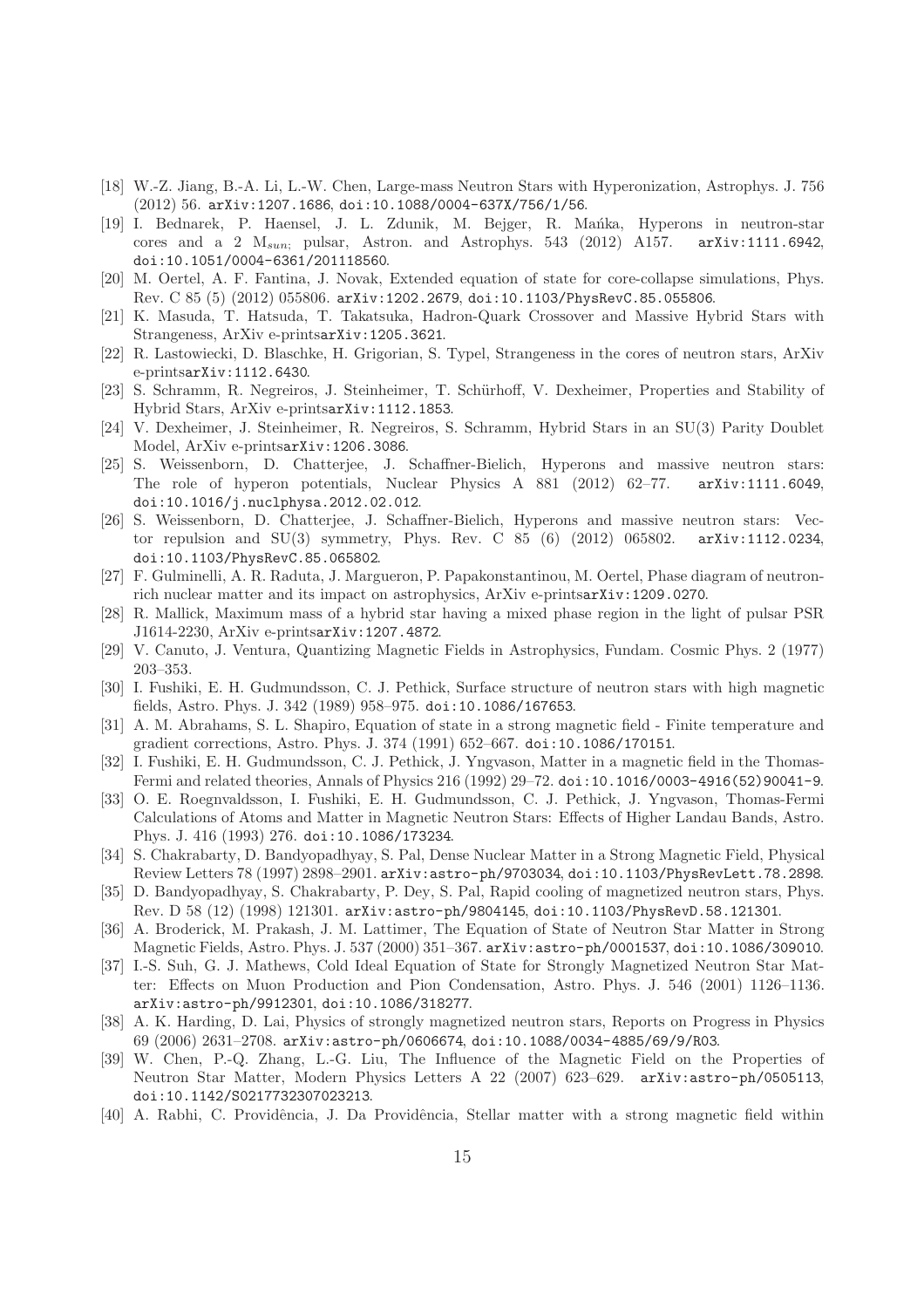density-dependent relativistic models, Journal of Physics G Nuclear Physics 35 (12) (2008) 125201. arXiv:0810.3390, doi:10.1088/0954-3899/35/12/125201.

- [41] M. Bocquet, S. Bonazzola, E. Gourgoulhon, J. Novak, Rotating neutron star models with a magnetic field., Astron. Astrophysics 301 (1995) 757. arXiv:gr-qc/9503044.
- [42] C. Y. Cardall, M. Prakash, J. M. Lattimer, Effects of Strong Magnetic Fields on Neutron Star Structure, Astro. Phys. J. 554 (2001) 322–339. arXiv:astro-ph/0011148, doi:10.1086/321370.
- [43] J. Frieben, L. Rezzolla, Equilibrium models of relativistic stars with a toroidal magnetic field, ArXiv e-printsarXiv:1207.4035.
- [44] U. Das, B. Mukhopadhyay, Strongly magnetized cold degenerate electron gas: Mass-radius relation of the magnetized white dwarf, Phys. Rev. D 86 (4) (2012) 042001. arXiv:1204.1262, doi:10.1103/PhysRevD.86.042001.
- [45] U. Das, B. Mukhopadhyay, Violation of Chandrasekhar Mass Limit: the Exciting Potential of Strongly Magnetized White Dwarfs, International Journal of Modern Physics D 21 (2012) 42001. arXiv:1205.3160, doi:10.1142/S0218271812420011.
- [46] A. Kundu, B. Mukhopadhyay, Mass of Highly Magnetized White Dwarfs Exceeding the Chandrasekhar Limit:. AN Analytical View, Modern Physics Letters A 27 (2012) 50084. arXiv:1204.1463, doi:10.1142/S0217732312500848.
- [47] R. A. Scalzo, G. Aldering, P. Antilogus, S. Aragon, C. Bailey, C. Baltay, S. Bongard, M. Buton, C. Childress, N. Chotard, Y. Copin, H. K. Fakhouri, A. Gal-Yam, E. Gangler, S. Hoyer, M. Kasliwal, S. Loken, P. Nugent, R. Pain, E. Pécontal, R. Pereira, S. Perlmutter, D. Rabinowitz, A. Rau, G. Rigaudier, K. Runge, G. Smadja, C. Tao, R. C. Thomas, B. Weaver, C. Wu, Nearby Supernova Factory Observations of SN 2007if: First Total Mass Measurement of a Super-Chandrasekhar-Mass Progenitor, Astro. Phys. J. 713 (2010) 1073–1094. arXiv:1003.2217, doi:10.1088/0004-637X/713/2/1073.
- [48] S. Chandrasekhar, E. Fermi, Problems of Gravitational Stability in the Presence of a Magnetic Field., Astro. Phys. J. 118 (1953) 116. doi:10.1086/145732.
- [49] D. Lai, S. L. Shapiro, Cold equation of state in a strong magnetic field Effects of inverse beta-decay, Astro. Phys. J. 383 (1991) 745–751. doi:10.1086/170831.
- [50] M. Chaichian, S. S. Masood, C. Montonen, A. Pé rez Martínez, H. Pérez Rojas, Quantum Magnetic Collapse, Physical Review Letters 84 (2000) 5261–5264. arXiv:hep-ph/9911218, doi:10.1103/PhysRevLett.84.5261.
- [51] A. Pérez Martínez, H. Pérez Rojas, H. J. Mosquera Cuesta, Anisotropic Pressures in Very Dense Magnetized Matter, International Journal of Modern Physics D 17 (2008) 2107–2123. arXiv:0711.0975, doi:10.1142/S0218271808013741.
- [52] X.-G. Huang, M. Huang, D. H. Rischke, A. Sedrakian, Anisotropic hydrodynamics, bulk viscosities, and r-modes of strange quark stars with strong magnetic fields, Phys. Rev. D 81 (4) (2010) 045015. arXiv:0910.3633, doi:10.1103/PhysRevD.81.045015.
- [53] X.-G. Huang, A. Sedrakian, D. H. Rischke, Kubo formulas for relativistic fluids in strong magnetic fields, Annals of Physics 326 (2011) 3075–3094. arXiv:1108.0602, doi:10.1016/j.aop.2011.08.001.
- [54] E. J. Ferrer, V. de La Incera, J. P. Keith, I. Portillo, P. L. Springsteen, Equation of state of a dense and magnetized fermion system, Phys. Rev. C  $82(6)$  (2010) 065802. arXiv:1009.3521, doi:10.1103/PhysRevC.82.065802.
- [55] L. Paulucci, E. J. Ferrer, V. de La Incera, J. E. Horvath, Equation of state for the magnetic-colorflavor-locked phase and its implications for compact star models, Phys. Rev. D 83 (4) (2011) 043009. arXiv:1010.3041, doi:10.1103/PhysRevD.83.043009.
- [56] V. Dexheimer, R. Negreiros, S. Schramm, Quark Deconfinement Under the Influence of Strong Magnetic Fields, ArXiv e-printsarXiv:1108.4479.
- [57] A. Y. Potekhin, D. G. Yakovlev, Comment on "equation of state of a dense and magnetized fermion system", Phys. Rev. C 85 (2012) 039801. doi:10.1103/PhysRevC.85.039801. URL http://link.aps.org/doi/10.1103/PhysRevC.85.039801
- [58] E. J. Ferrer, V. de La Incera, J. P. Keith, I. Portillo, P. L. Springsteen, Reply to "Comment on 'Equation of state of a dense and magnetized fermion system' ", Phys. Rev. C 85 (3) (2012) 039802.